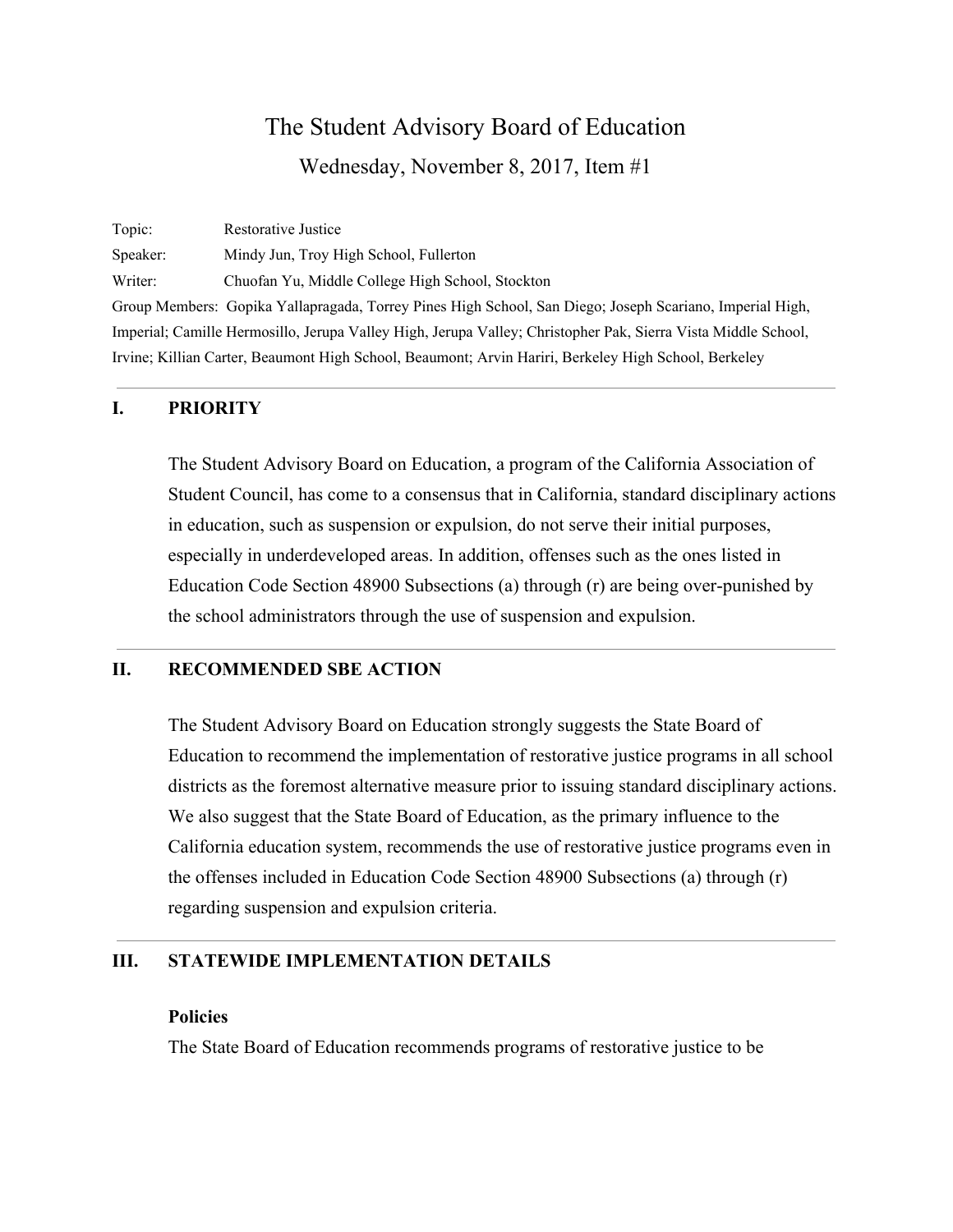implemented in all school districts in California as the primary and foremost alternative measure prior to suspension or expulsion. Each district is able to select one or more variations of restorative justice to best cope with the disciplinary situations within the district. The district is also able to revise and change the restorative justice programs if necessary. Forms of restorative justice include:

- Restorative discussions discussions led by peer mentors or other facilitators to mediate minor student worries, minor disruptions, interpersonal conflicts, challenging situations, and etc.
- Dialogue circles circles consisting of entire classes, school council, and other staffs available to resolve class issues and problems affecting students as a whole
- Peer Jury a jury system led by restorative justice coordinators, peer jurors, and staffs that handles staff or student-related conflicts or any harm regarding any persons or properties
- Mediation and Conferencing Meetings led by professional facilitators or family members to resolve student conflicts, staff-student conflicts, minor issues involving harm to persons or properties, and etc.

The State Board of Education also recommends all school districts to explore the use of restorative justice even in the offenses listed in the Education Code Section 48900 Subsections (a) to (r). Offenses listed in Section 48900 include but are not limited to:

- Profanity
- Caused or threatened to cause physical injury to another person
- Willfully exercised violence
- Possession of firearm or lethal weapon
- Possession of controlled substance
- Robbery and vandalism
- Bullying or harassment

# **IV. KEY ISSUES**

• In California, the rate of youth recidivism, or the rate at which youth offenders return to prison, is as high as 90%.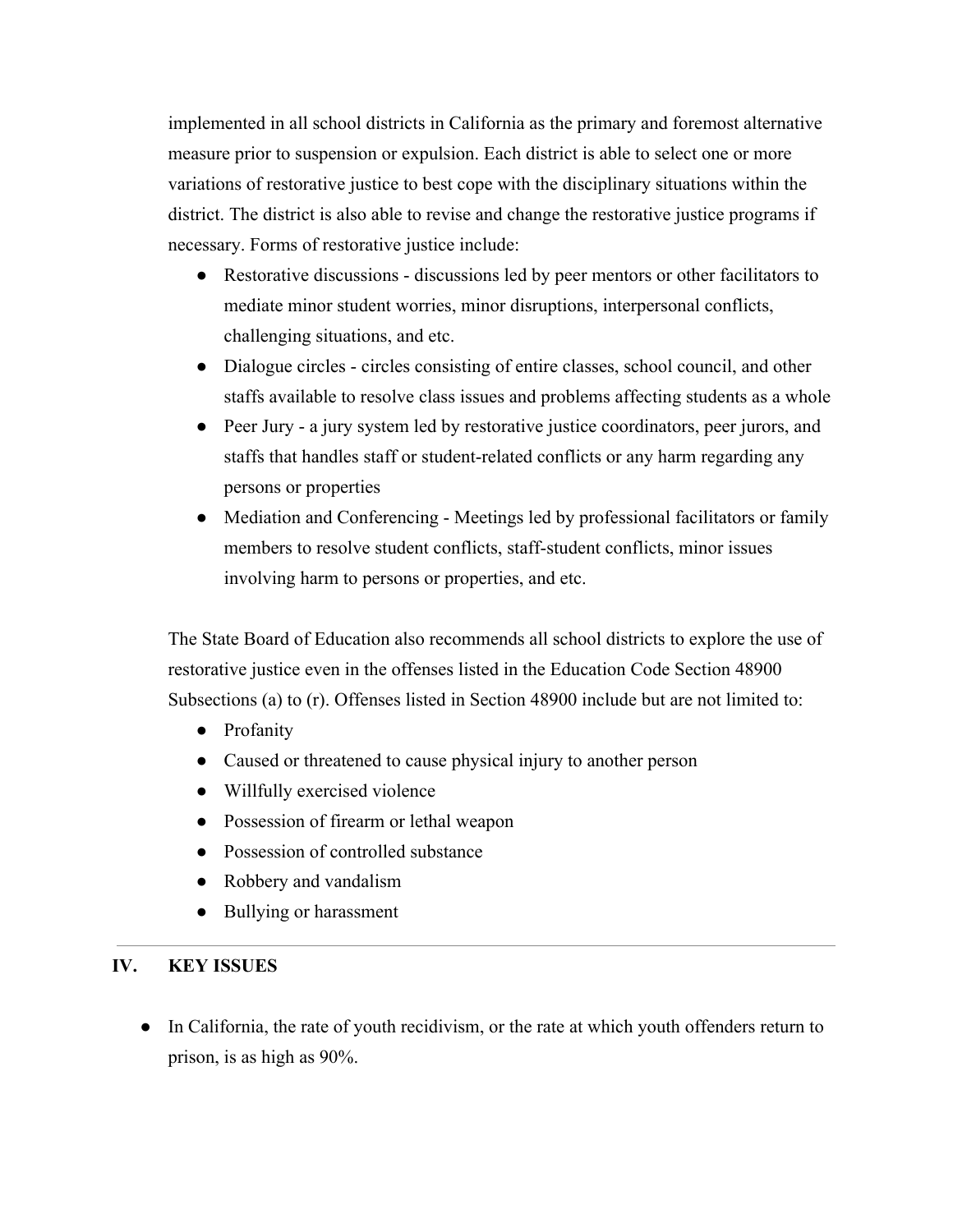- Suspensions and expulsions deprive students of their educational opportunities and reduce the amount of funding received by the school district
- Students who experience out-of-school suspension or expulsion are ten times more likely to eventually drop out of high school
- Students who experience suspension or expulsion are much more likely to go through the juvenile justice system at some point in their educational career
- Schools in California are required to try alternative measures, including restorative justice, before issuing any disciplinary actions, but the eligibility to be exempt from these alternative measures covers essentially all conflicts that require any disciplinary actions. Therefore, many schools are free to not explore alternative measures before discipline.
- An s3 grant from the federal government has been given to improve the school climate of fifty-nine California schools by forming School Climate Teams (SCT) consisting of the principal of the school, two student support members, two parents, and two students. However, in the year of 2013-2014, only 54% of the SCT completed their roles. Some schools reported that their SCTs did not meet whatsoever.

# **V. PROVEN RESULTS**

- The California Conference for Equality and Justice has found that the implementation of restorative justice has greatly decreased the number of fights, bullying, suspension, and expulsion.
- A study by *Youth Violence and Juvenile Justice* found that the implementation of restorative justice reduces the number of youth recidivism from 50% to 31%.
- Schools in Peoria, Illinois, have implemented dialogue circles as a form of restorative justice and now has a result of 35% decrease in referrals to detention
- In Merced, California, six schools have implemented restorative justice and experienced a decrease in suspension ranging from 20% to 40%.
- In California, youth recidivism is proven to be lowered by restorative justice from 90% to approximately 10-30%.
- Restorative justice has been proven to lower dropout rates, which decreases the chances of students becoming financially troubled or conducting a crime. This will save schools countywide approximately \$120,000 per year.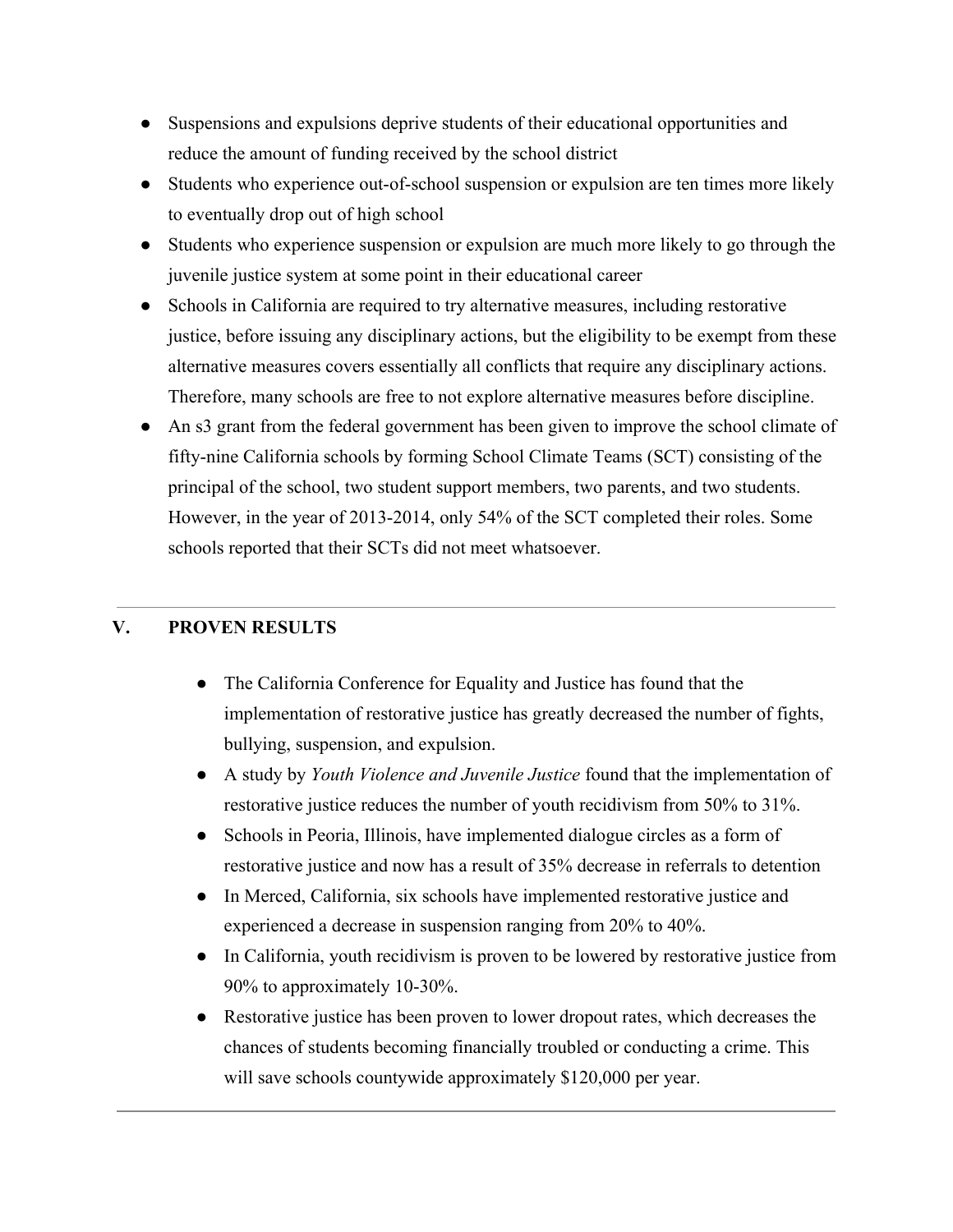#### **VI. FISCAL ANALYSIS**

The State Board of Education will not bear any cost since the State Board is simply recommending the districts to adopt the system of restorative justice before taking any disciplinary actions. However, the individual districts will need to allocate funds for hiring and training restorative justice coordinators, and paying for staffs that work overtime for restorative justice programs. Transportation and venue can also be potential costs.

On the other hand, restorative justice brings long-term financial benefits. It has the ability to boost school attendance, which will in turn increase the funding received by the school district. It also reduces incarceration rates and rates of youth entering the juvenile courts, which will save tax revenues allocated to fund these programs. Lastly, more students will become motivated in life and academia through restorative justice programs. In essence, more students will become economically capable and less funds will be needed to fund juvenile courts and juvenile incarceration due to a decrease in the demand for them.

#### **VII. RATIONALE**

In areas where restorative justice have been implemented, results of decreases in detention, fights, recidivism, and etc. are consistently appearing. For example, it has been found that youth who undergo restorative justice have a 10-30% recidivism rate, in contrast to the normal 90% youth recidivism rate. In one case, a student from Oakland Unified School District had a 0.77 GPA and severe anger mismanagement. After being legally charged with assault with firearms, the student underwent restorative justice programs. As a direct result, the student became more motivated and eventually graduated with a 3.27 GPA and departing to the University of Florida to pursue a career in marine biology. This definitely shows the potential of restorative justice programs and the ability of it to change one's attitude for the better. In addition, an educational restorative justice program adopted in 2014 in California has shown to help reduce incarceration rates, saving the county \$120,000 in one year. Clearly, restorative justice programs in all school districts will reduce recidivism rate, dropout, detention rate, suspension rate, and other negative indicators in education while providing a long-term financial benefit for the community.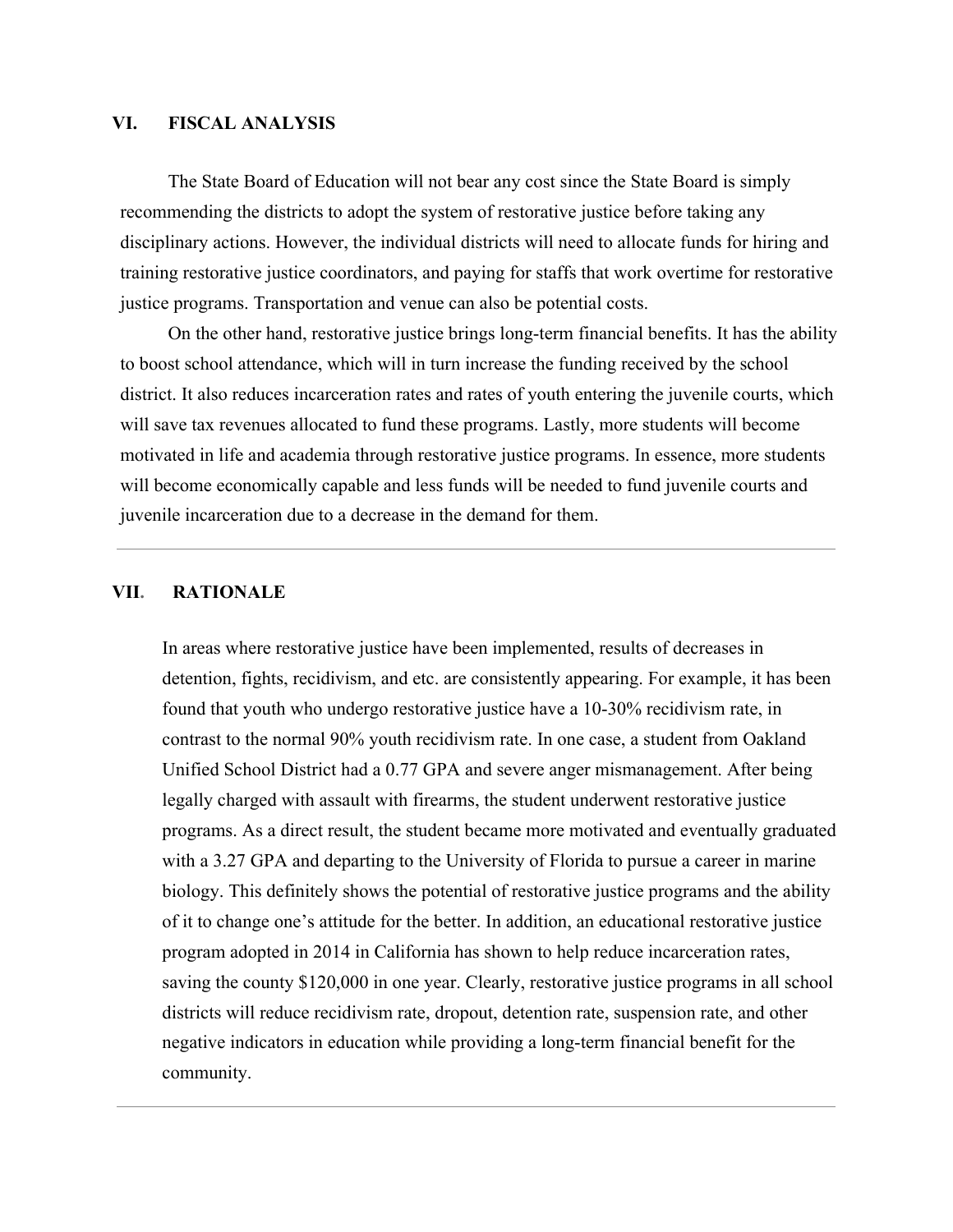# **VII. SUMMARY OF PREVIOUS STATEWIDE DISCUSSION AND ACTION**

- A. Previous California Association of Student Council Recommendations:
	- a. Discipline, SABE 2016
	- b. Discipline, SABLE 2017
- B. Previous Pertinent Regulations and Policy:
	- a. Education Code Section 48900 directly states all misbehavior that can result in suspension or expulsion
- C. Previous Legislations:
	- a. SB 607 (Skinner) (2017) Eliminates the authority to suspend or recommend to expel students in kindergarten or grade one to five for the reasons of class disruption or willful defiance.
	- b. AB 576 (Levine) (2017) School employee is required to make an effort to contact the student's parent or guardian to schedule a conference before the student's suspension. The parent or guardian must be informed about the suspension before it takes effect.
	- c. AB 667 (Reyes) (2017) At the informal conference before a student is suspended, the student should be informed about alternative measures available before the suspension is imposed.
	- d. AB 420 (Dickinson) (2014) Eliminates the authority to suspend a student in kindergarten to third grade for disrupting school activities or willful defiance.
	- e. Proposition 47 (2014) Reduce penalty for less-serious drug or property crimes. The money that the state saves from the reduce in penalty will fund mental health and drug programs, K-12 education, and crime victims.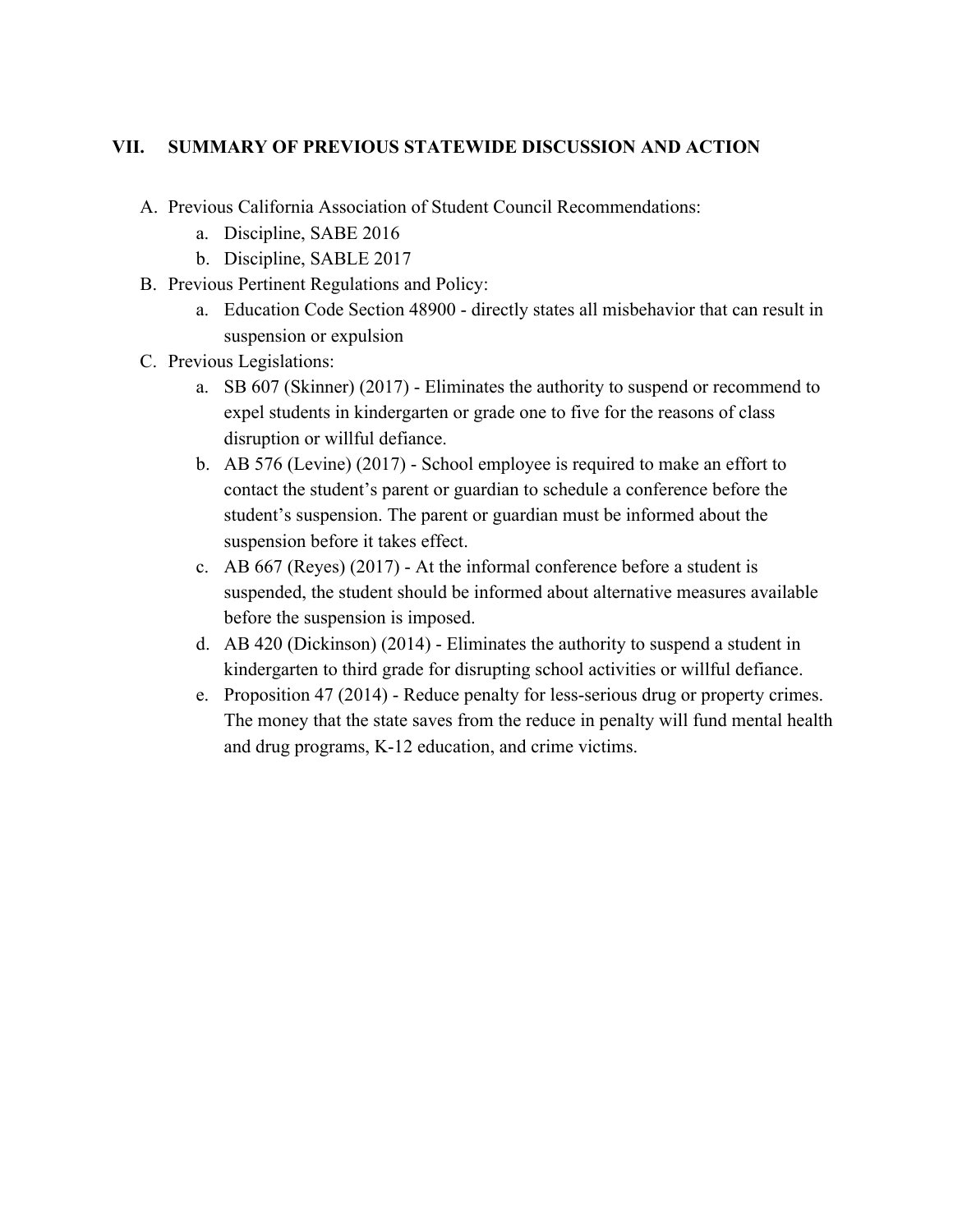Topic: Student Representation Speaker: Christine Kim, Leigh High School, Santa Clara County Writer: Angel Duan, Edison High School, Orange County Group Members: Connor Gusman, C. K. McClatchy Senior High School, Sacramento County; Quincy Johnston, C. K. McClatchy Senior High School, Sacramento County; Sierra Hurson, Corona Del Mar High School, Orange County; Payton Fuller, West Valley High School, Shasta County; Bennett Thompson, Berkeley High School, Alameda County; Karen Vo, Middle College High School, San Joaquin County

#### I. **PRIORITY**

The Student Advisory Board on Education, a program of the California Association of Student Councils, has identified the Student Board Member's current lack of sufficient input from the diverse student population of California.

# **II. RECOMMENDED SBE ACTION**

The Student Advisory Board on Education recommends that a Youth Advisory Council be created featuring an array of students who hail from various backgrounds with differing perspectives as a resource for the Student Board Member.

#### **III. STATEWIDE IMPLEMENTATION DETAILS**

The Student Advisory Board on Education recommends the creation of a statewide committee that serves the Student Board Member by better representing the diversity of the state.

- Students are selected through application by their qualifications through an application process that places an emphasis on the distinct economic and geographical backgrounds.
- The number of student representatives on the Youth Advisory Council range from fourteen to sixteen members. A limitation is placed on the amount of representatives from a given district in order to maximize the variety of the group.
- Members of the Youth Advisory Council serve for one term, or one year.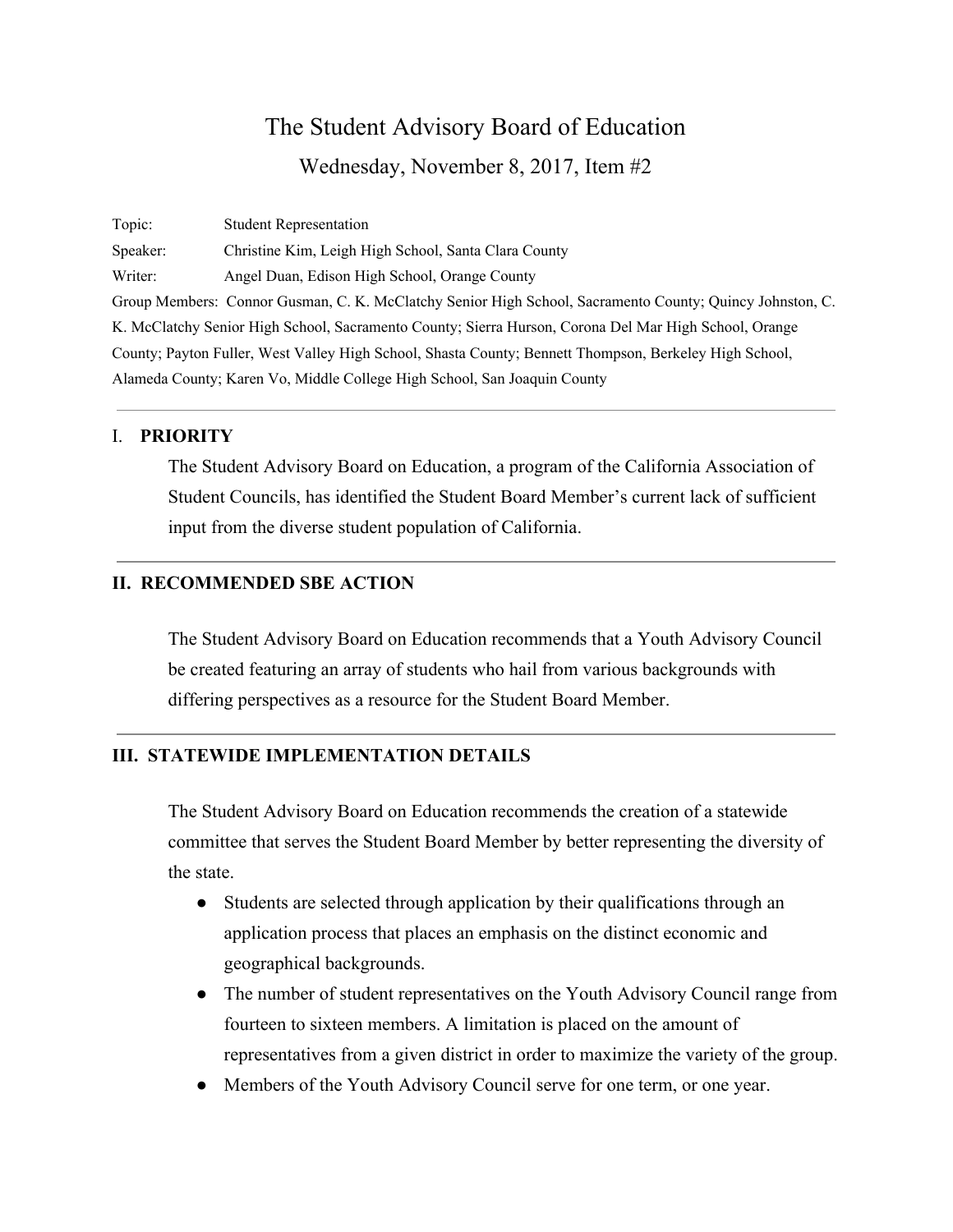- The House Bill 446 Chapter 620 from Maryland's Education Code outlines the selection of their Youth Advisory Council, which is a proven method. The selection process divides members to different sub-committees: the advisory member, the social media coordinator, the student outreach coordinator, and the chief staff. This delegates tasks to maximize efficiency.
- This council is a resource for the Student Board Member. They, by no means, are established to directly influence the Student Board Member. Instead, they simply relay a multitude of perspectives for the Student Board Member to consider when making decisions.
- This council would serve as a resource to the Student Board Member but would not share the Student Board Member's powers.
- The Youth Advisory Council has access only to open session materials.

# **IV. KEY ISSUES**

- The need for a greater variety of representatives to encompass all the socio-economic backgrounds of students in California, in addition to the one Student Board Member.
- The need for equity in the representation of students of diverse backgrounds.
- The need for a liaison between the local and state level to provide diverse student groups a platform to advise the Student Board Member. This is to ensure the Student Board Member is well informed to make decisions that truly represents all students.
- There is currently no consistent system of communication between the Student Board Member and representatives of districts across California.
- The Student Board Member lacks outreach and jurisdiction to the entire state as he or she is limited to the time and resources of a single person.
- The need for an established, permanent council to provide long-term involvement and insight for the Student Board Member.
- Senate Bill-516 (2010) was vetoed by Governor Schwarzenegger because "There are numerous organizations, entities and communications in which youth can be engaged in our legislative process." However, this assessment has proved to be less than satisfactory as organizations are inadequate in regards to providing an accurate picture of the needs of California students.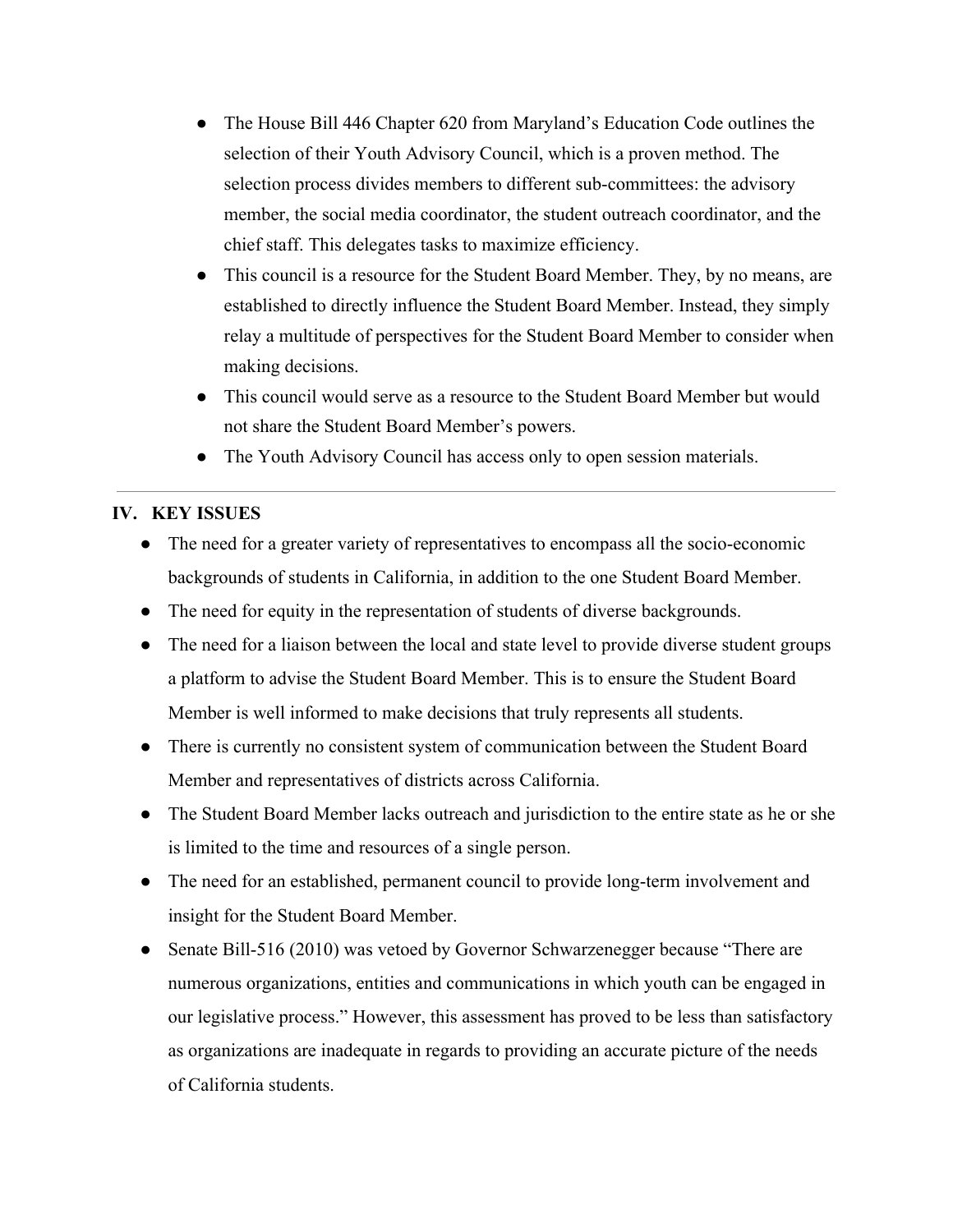#### **V. PROVEN RESULTS**

Maryland established a committee called the Youth Advisory Council two years ago [House Bill 446 Chapter 620]. This council provides the Student Board Member the support needed to reach his or her fullest potential through the different ideas and perspectives portrayed by the diverse group of students. Through a rigorous application process, students from roughly 8-12 counties are represented on the Youth Advisory Council. The Student Board Member, Kyle Smith, stated that the advisory council provides him with a fresh perspective and helps him make more informed decisions. It is clear that additional student input provides Student Board Members with a better understanding of their constituents and already has a positive impact.

#### **VI. FISCAL ANALYSIS**

The creation of a Youth Advisory Council as a resource for the California State Student Board Member entails minimal costs for the recruitment and transportation of committee members to six council meetings.

# **VII. RATIONALE**

- Recognizing that the California State Board of Education is progressive enough to validate student voice through a full voting student member, we believe that there is still space for improvement.
- The Youth Advisory Council is a council that better accounts for the diversity of students and offers the Student Board Member new perspectives that would allow for a more accurate depiction of the desires of California students.
- The Youth Advisory Council aides the Student Board Member in maximizing his or her potential to serve the students of California.
- The State Board of Education and the California Department of Education has the jurisdiction, legitimacy, and title to provide the Student Board Member with authentic student voice effectively through the creation of the Youth Advisory Council.
- With the backing of the State Board of Education, the current and future student board members will have a sustainable and constant resource for generations to come. Thus, the State Board of Education will provide the Student Board Member with an extensive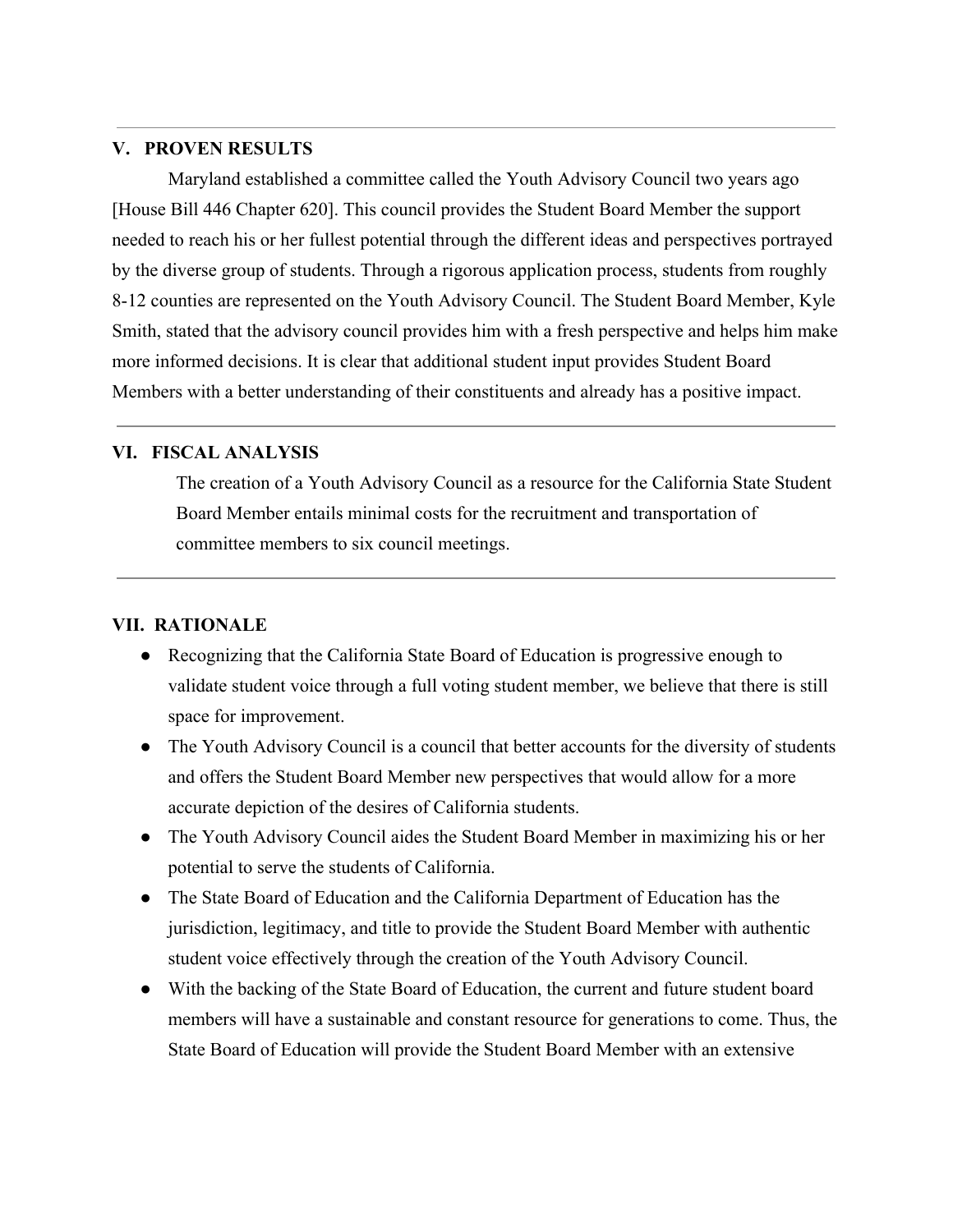network that includes all socioeconomic backgrounds for an alternate perspective that would be unattainable by the Student Board Member.

## **VIII. SUMMARY OF PREVIOUS STATEWIDE DISCUSSION AND ACTION**

- A. Previous Pertinent Regulations and Policy:
	- a. EDUCATION CODE 35012: (2016) Education Code 35012 dictates the policies for student board members and their ability to preferentially vote.
- B. Previous Legislative Action:
	- a. SENATE BILL 532: (2015) Senate Bill-532 mandates that within 60 days of a receipt of a petition for pupil representation or at least the next regularly scheduled board meeting that the governing board order the inclusion of at least one non-voting pupil member.
	- b. ASSEMBLY BILL 261: (2017) The intention of AB-261 is for a pupil member of the governing board of a school district shall have preferential vote.
	- c. SENATE BILL 468: (2017) This bill mandates that Student Board Members are to receive all open meeting materials at the same time the materials are presented to the board members, and requires governing boards to invite the student member to staff briefings provided to board members or provide a separate briefing within the same timeframe as the briefing of board members.
	- d. SENATE BILL -596: (2017) This bill would establish the Student Empowerment Commission program, under which a public school, including a charter school, and a private school may choose to participate in the program and each year elect a pupil in grade 9, 10, or 11 to participate in regional and statewide conferences and to prepare proposals addressing legislative solutions to public policy issues, as specified. The bill would require the Superintendent of Public Instruction, in consultation with the Secretary of State, to solicit proposals and select one or more qualified nonprofit organizations to assist in the administration of the program. The bill would require the Secretary of State to divide the state into 12 regions and would require the program administrators to conduct regional conferences and a statewide conference for participating pupils each year and to set forth procedures for the preparation, discussion, and vetting of issues at the conferences.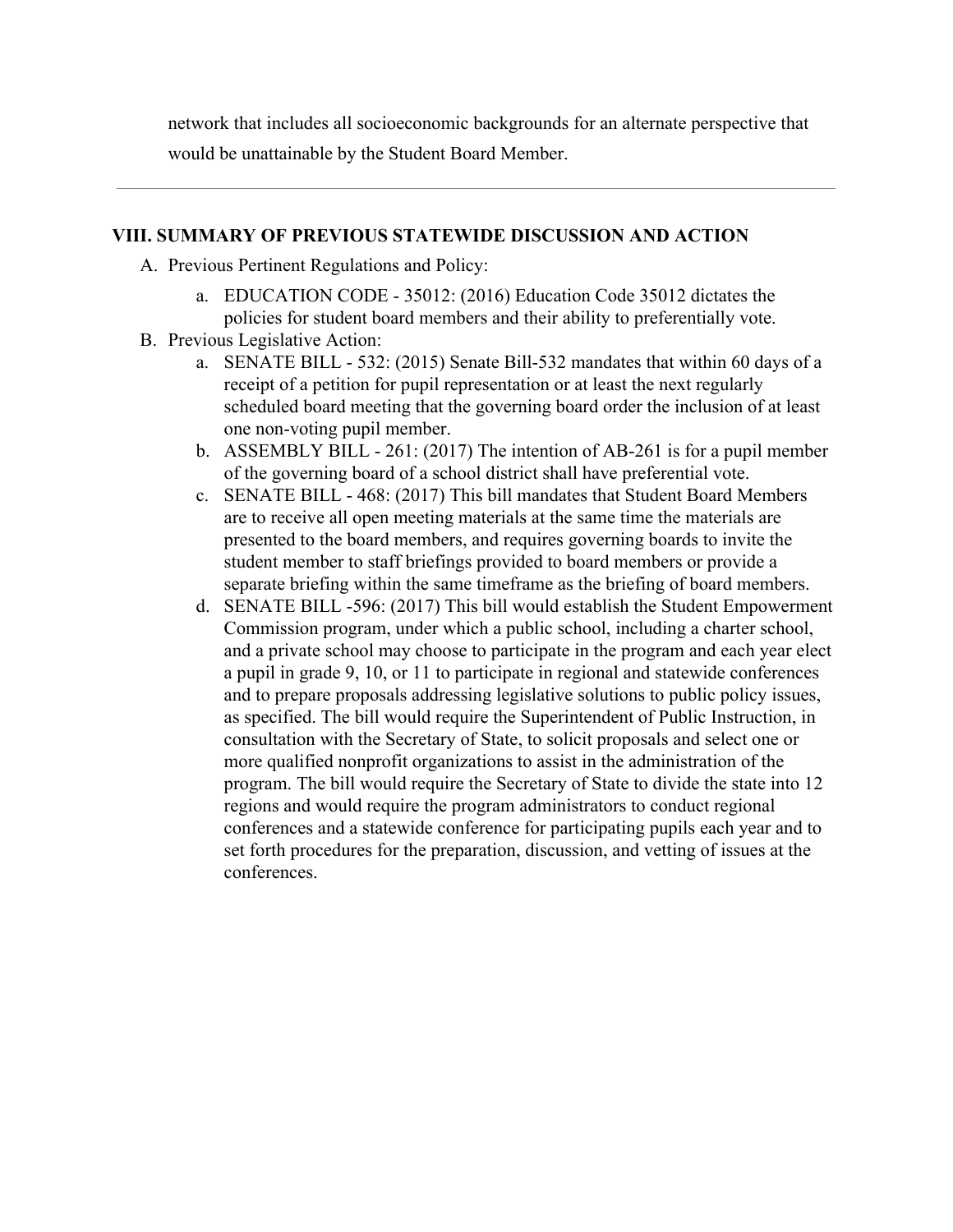Topic: Career Readiness Speaker: Teoman Tezcan, Berkeley High School, Berkeley Writer: Cathy Sun, University High School, Irvine Group Members: Juan Flores, Valley High School, Sacramento; Alyssa Escamilla, San Marino High School, San Marino; Zafirah Khan, Northwood High School, Irvine; Aaron Gelberg, Academy of the Canyons, Santa Clarita; Brandon Dela Cruz, Newark Memorial High School, Newark; Isaac Hasan, Beaumont High School, Beaumont; Dorian Becerra, Caliber: Beta Academy, Richmond; Amber Flores, Caliber: Beta Academy, Richmond

#### I. **PRIORITY**

The Student Advisory Board on Education, a program of California Association of Student Councils, has identified the lack of career readiness courses and pathways in schools as a critical issue facing the state of California.

#### **II. RECOMMENDED SBE ACTION**

The Student Advisory Board on Education recommends the application of the College and Career Indicator (CCI) on the dashboard for the Local Control and Accountability Plan (LCAP) in measuring the state priority of college and career readiness in schools. Application of the CCI will guide the State Board of Education in recommending increased implementation of Career and Technical Education (CTE) courses in school districts.

#### **III. STATEWIDE IMPLEMENTATION DETAILS**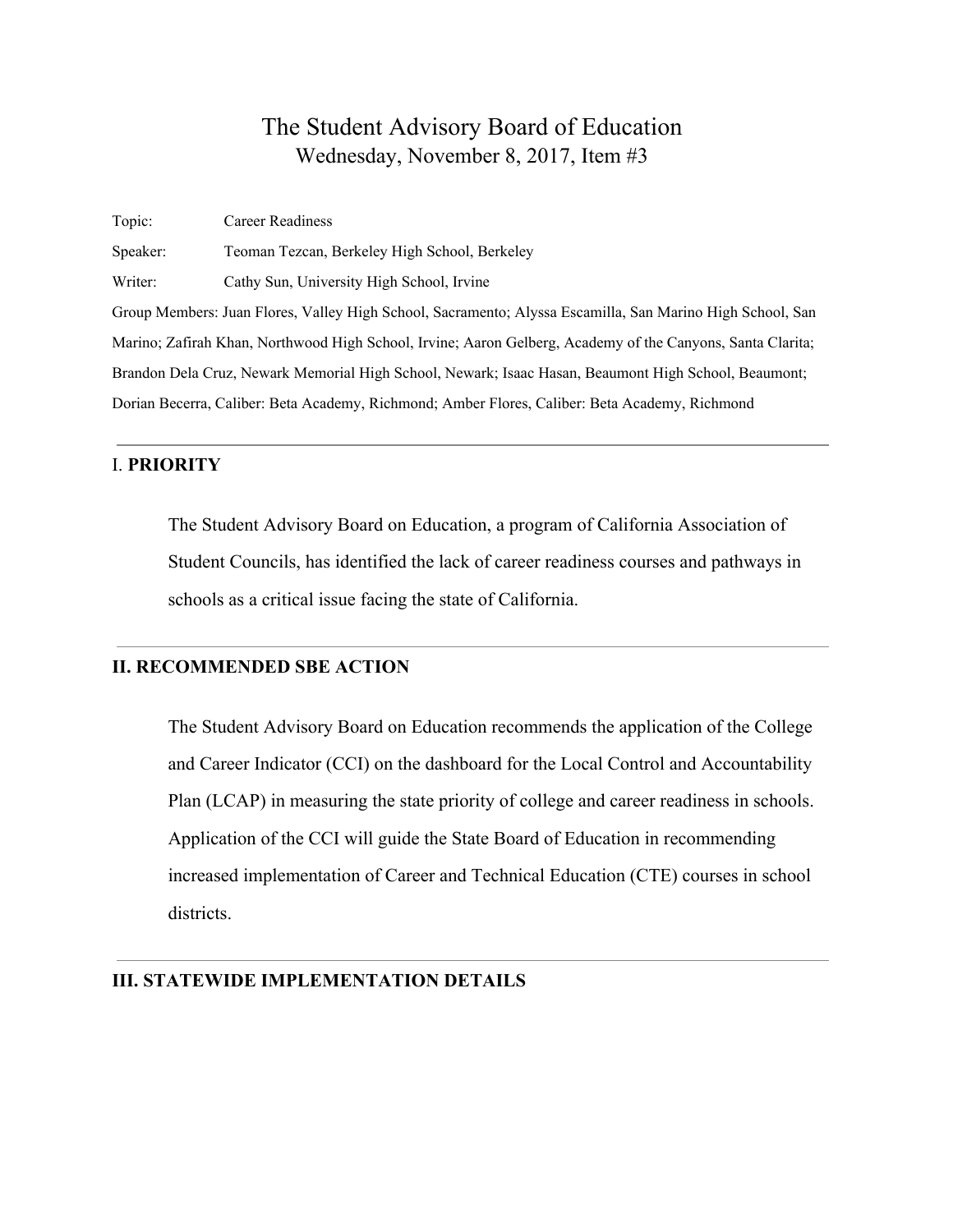The State Board of Education will apply the CCI on the LCAP dashboard to identify districts that lack implementation of CTE courses which prepare students for future careers and professions. Using the CCI, the SBE can:

- Identify schools falling from "median" to "very low" levels, as represented by the yellow to red indicators;
- Endorse CTE courses as a way to increase college and career readiness; and
- Recommend a numerical percentage increase, as determined by the SBE, in the addition of CTE courses for these identified schools.

# **IV. KEY ISSUES**

- Though career readiness is a state priority for California education, the students of the Student Advisory Board on Education observed a disproportionate emphasis on academic instruction over career and technical skill-based instruction.
- Experts project 47 million job openings in the decade ending in 2018 (*CTE Fact Sheet, California Department of Education*). About one-third will require an associate's degree or certificate and nearly all will require real world skills that can be mastered through CTE.

# **V. PROVEN RESULTS**

Bonita High [School](https://bonitahigh.net/) in La Verne is a comprehensive high school offering the Hospitality Foods ProStart program, a two-year program of study in the hospitality and culinary arts industries. It partners closely with the California Restaurant Association's Education Foundation (CRAEF) and the Culinary Institute of America to offer experiential learning opportunities to students participating in the program. Students who successfully complete will earn a ProStart certification--a credential that is nationally portable and recognized by the restaurant industry. Moreover, Bonita High School partners with a number of postsecondary institutions to offer the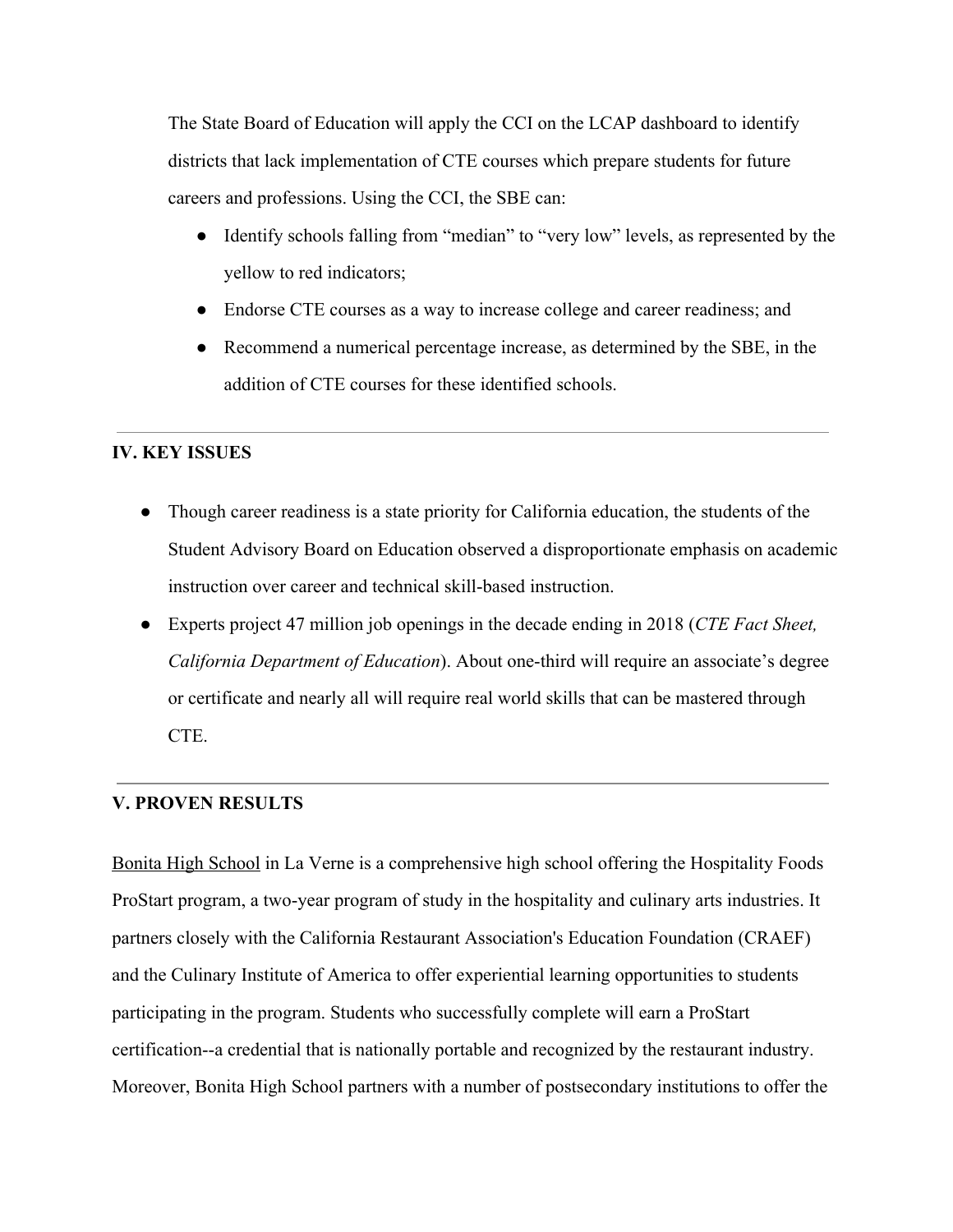opportunity to earn postsecondary credit while still in high school. The data speaks to the program's immense success to date-for the 2012-2013 graduating class: 90 percent of participating students earned an industry-recognized credential, 95 percent graduated from high school and all of those students earned some form of postsecondary credit while enrolled.

95 percent of non-college attending CTE students were employed within two years of high school graduation, according to the California Department of Education's College and Career Readiness and Success study. Additionally, though some may be concerned that allocating funding towards CTE and Practical Arts Education could detract from student ability to become college-ready, according to the California Department of Education's CTE Fact Sheet, students enrolled in CTE programs reap the following benefits: 79 percent of students enroll in a postsecondary program within 2 years of their graduation from high school; students maintain a higher GPA throughout college; and students are more inclined to stay in their undergraduate programs.

#### **VI. FISCAL ANALYSIS**

As a result of applying the CCI on the LCAP dashboard to the recommendation of CTE course implementation, the State Board of Education is not likely to incur any direct costs.

#### **VII. RATIONALE**

Applying the CCI on the LCAP dashboard keeps schools accountable for the state priority of college and career readiness. Using the CCI to endorse CTE courses for schools lacking in college and career readiness creates an incentive for schools to support career and technical education, which incorporates both college and career standards. CTE courses correspond to the standards of College Preparatory and Advanced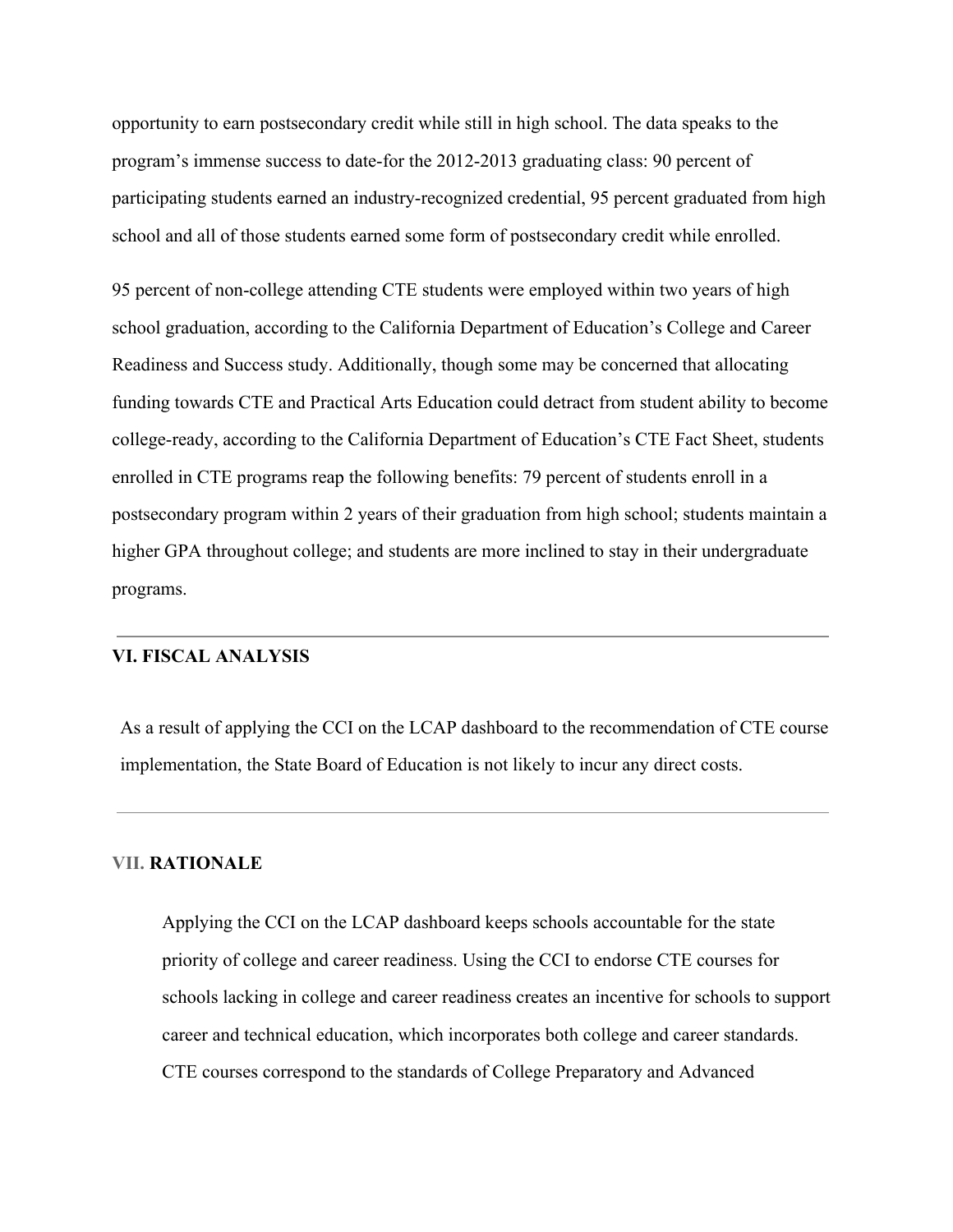Placement classes, as outlined by the National Association of State Directors of Career Technical Education and College Board. Additionally, students are not only able to gain skills and experience in their career of choice, which reflects the economy and workforce of state and local agencies, but also are able to experience Student Professional Development, through which they are prepared for the processes in seeking their chosen occupation.

### **VIII. SUMMARY OF PREVIOUS STATEWIDE DISCUSSION AND ACTION**

- A. Previous Pertinent Policy:
	- CTE Pathways Program: The 2016-17 state budget appropriated a one-time increase of \$48 million to the CTE Pathways Program, which supports local linkages between education and workforce development from middle school through community college.
	- Proposition 51: In 2016, California voters approved Proposition 51, which authorized \$500 million for facilities for CTE programs.
- B. Previous State Board of Education Action:
	- Approved a new accountability system, adopting a college-and career-readiness indicator in 2016. The indicator allows schools to count students completing a CTE pathway in college and career readiness, although the overall score will not differentiate these students from those meeting other college and career-readiness indicators such as earning a passing score on an Advanced Placement exam.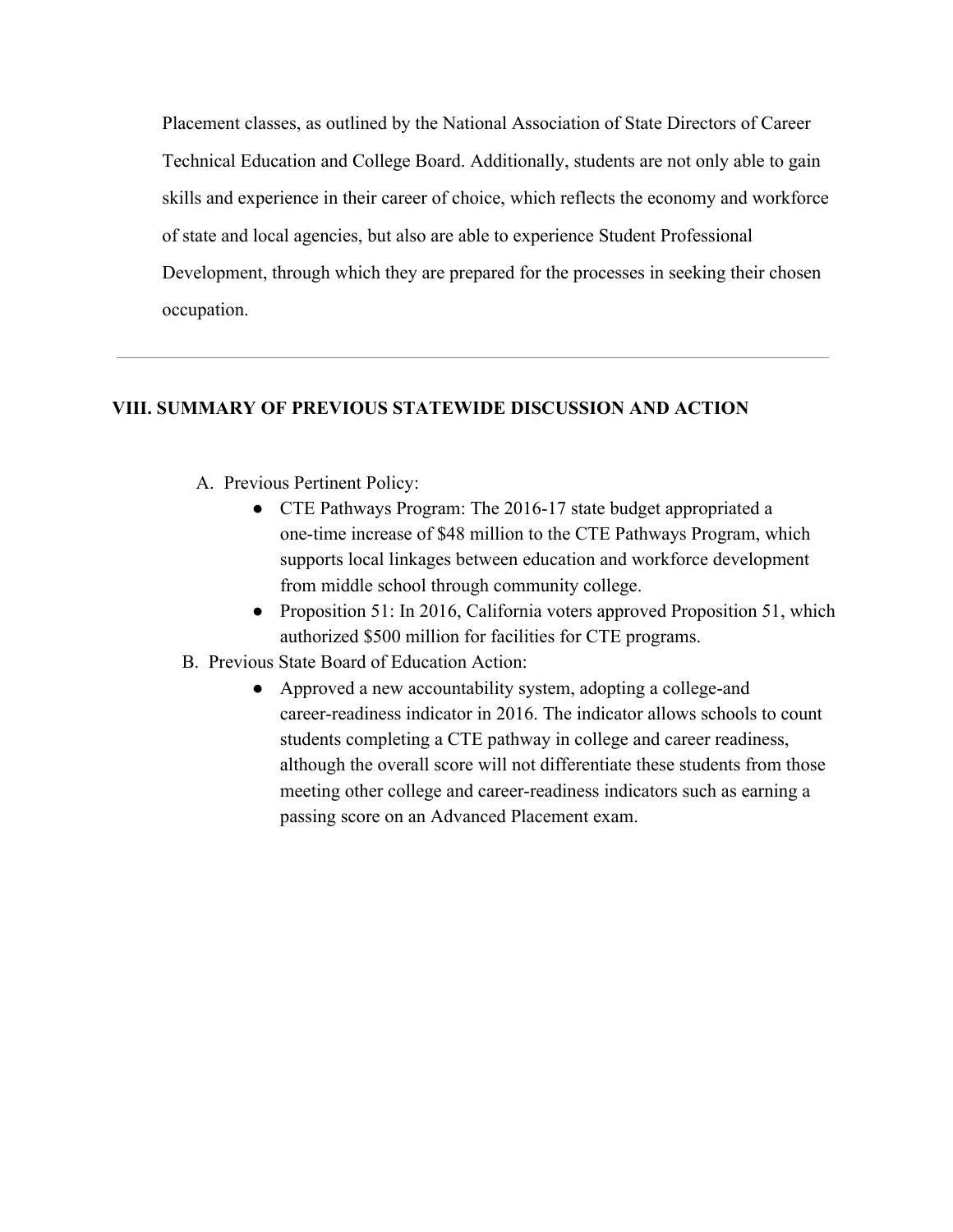| Topic:   | <b>Student to Counselor Ratio</b>                                                                        |
|----------|----------------------------------------------------------------------------------------------------------|
| Speaker: | Britney Wong, Lincoln High School, Stockton                                                              |
| Writer:  | Emily Stenzler, Lincoln High School, Stockton                                                            |
|          | Group Members: Gema Cardenas, LIFE Academy of Health and Bioscience, Oakland; Arien Hernandez, Chaparral |
|          | HS, Temecula; Judy Min, Troy High School, Fullerton; Veronica Phen, Middle College High                  |
|          | School, Stockton; Avery Reed, Credo High School, Rohnert Park; Crystal Sung, Classical                   |
|          | Academy HS, Escondido; Jayden Woodruff, Beaumont High School, Beaumont                                   |

#### **I. PRIORITY**

The Student Advisory Board on Education, a program of the California Association of Student Councils, has identified that the high student to counselor ratio in high schools followed by the lack of a regulatory mandate has had a negative impact on the futures and careers of California students after they exit high school .

## **II. RECOMMENDED SBE ACTION**

The Student Advisory Board on Education asks that the State Board supports the idea of the creation of a mandate determining the student to counselor ratio in legislation to further the process of student voice and involvement through this process. The Student Advisory Board acknowledges that creating mandates is not in the jurisdiction of the State Board, but asking for support is.

#### **III. STATEWIDE IMPLEMENTATION DETAILS**

#### **Policies**

● The State Board of Education will support students with resources from surveys that have already been administered, as it assists students implementing a limit set by districts statewide to encourage the decrease of student to counselor ratios for high schools in California.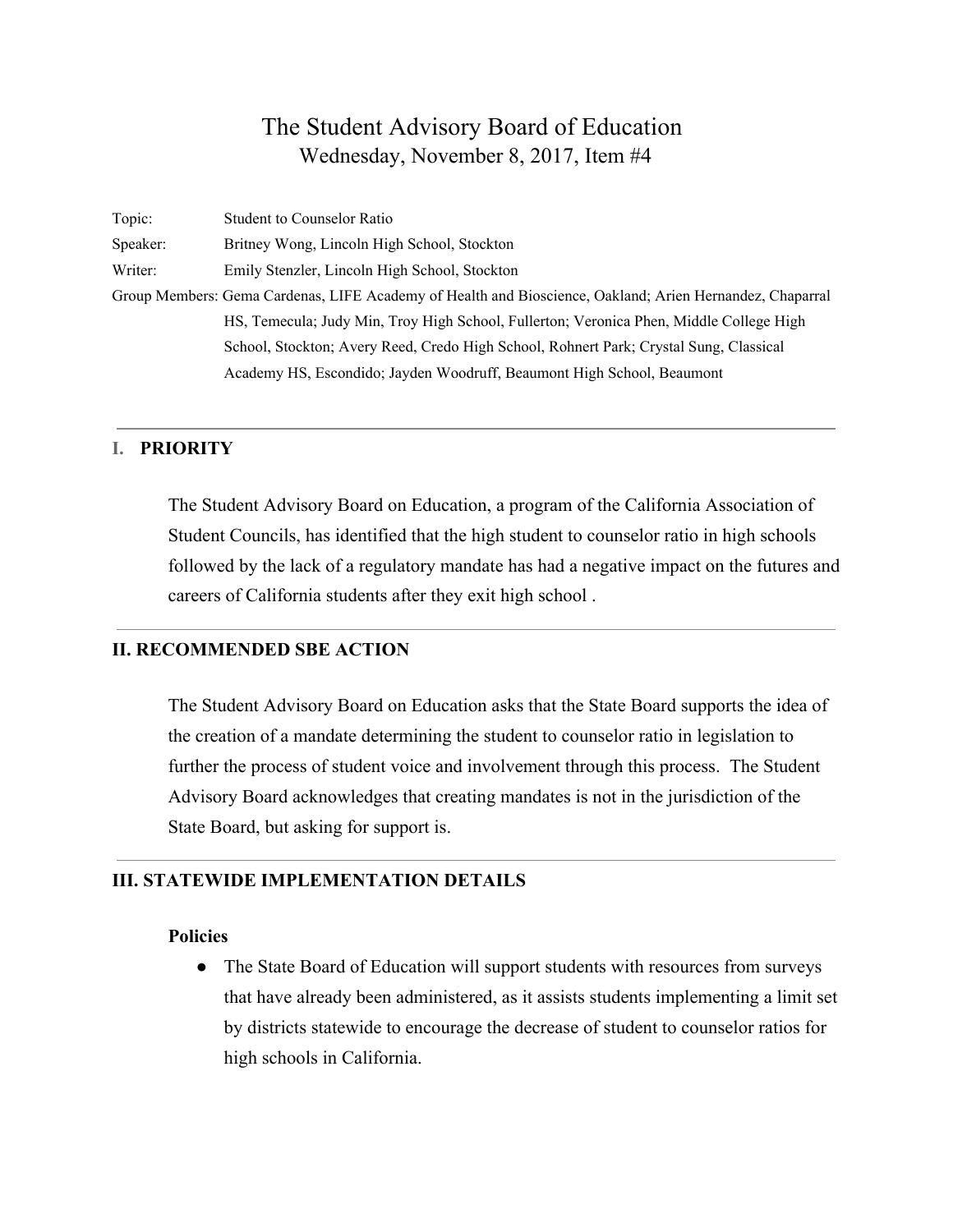# **IV. KEY ISSUES**

- Due to high student to counselor ratios, counselors are overwhelmed to the detriment of students trying to reap the maximum benefits from their counselors in regards to careers and futures.
- Due to the disproportionate student to counselor ratios, counselors have limited personal connections and only provide help to certain students, but not all.
- The inability of counselors to sufficiently provide attention to individual students has resulted in schedule conflicts that negatively impact the students' futures and careers.

# **V. PROVEN RESULTS**

- A student at the Academy of the Canyons in Santa Clarita feels he has a personal relationship with his counselor and is actively engaged in the steps towards his future, the direct result of the student to counselor ratio at this school (300:1).
- In Chaparral High School in Temecula, the high student to counselor ratio has resulted in a lack of response to parent outreach (791:1).
- At Middle College High School in Stockton, high school students feel that counselors know them as people due to their 240:1 student to counselor ratio.

# **VI. FISCAL ANALYSIS**

Supporting the creation of a mandate for a statewide student to counselor ratio would incur limited fiscal costs of providing the surveys and staff time.

#### **VII. RATIONALE**

Establishing a cap on the student to counselor ratio in California will promote the general welfare of students and allow California to shine alongside the national average. Currently with an average ratio of 760:1, California ranks 49 out of 50 for the highest student to counselor ratio. This high ratio leads to a lack of strong student to counselor relationships, as counselors are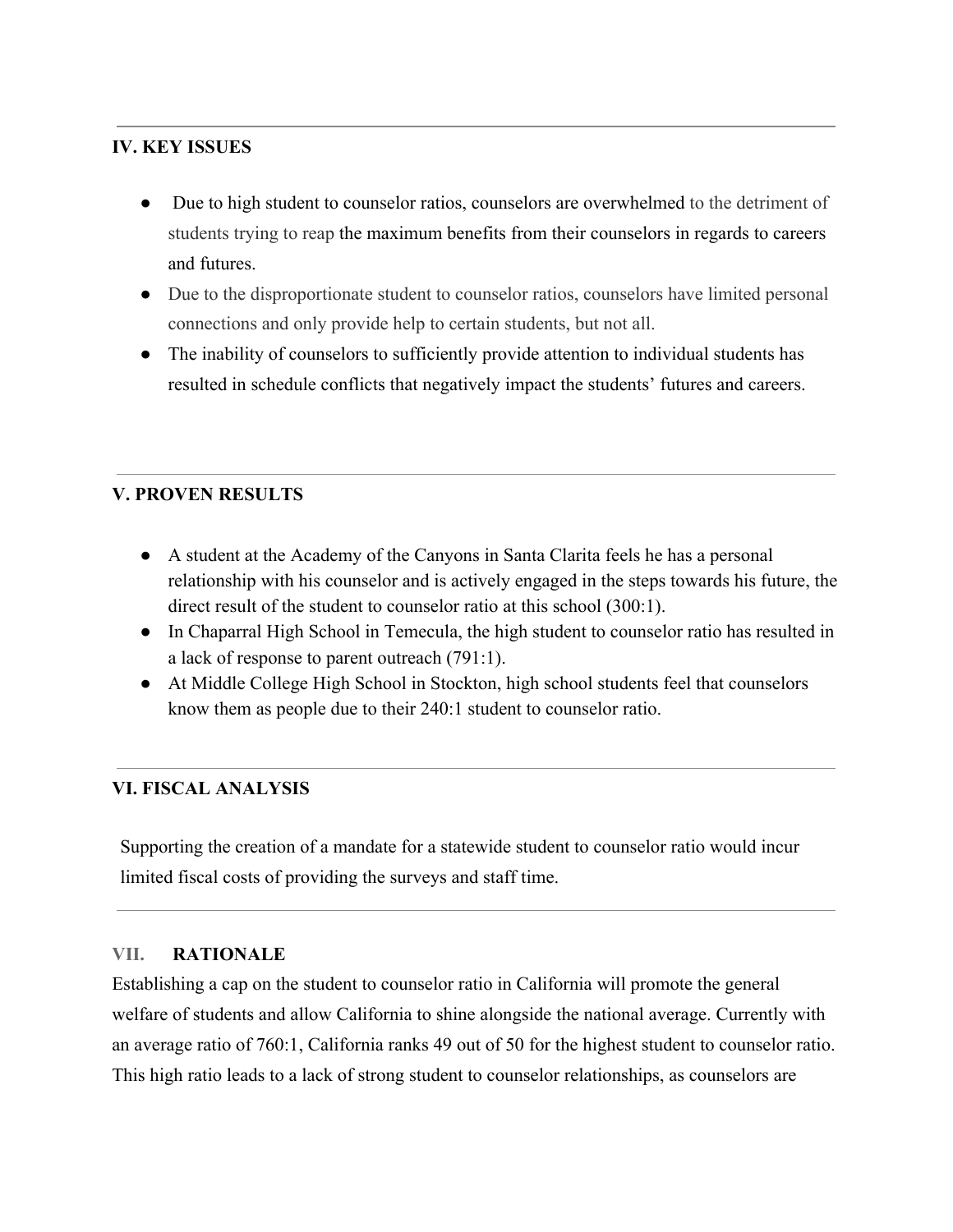constantly overwhelmed by the sheer number of students they are responsible for. These personal relationships are critical in motivating students to stay engaged in pursuing their academic aspirations. It is imperative for students to be introduced to their counselors and work on a plan towards reaching their goals starting freshman year, leading to impactful relationships. Counselors play a unique role in guiding students through their high school experience. All students should receive equity in terms of working towards their desired career and future. Other issues arise from the high student to counselor ratio such as errors on the part of counselors due to their inability to effectively distribute their assistance to students. A mandate on the student to counselor ratio would lessen the effects of these problems and allow counselors to maximize their impactfulness in the lives of students.

### **VIII. SUMMARY OF PREVIOUS STATEWIDE DISCUSSION AND ACTION**

- A. Previous State Board of Education Recommendations:
	- There has been no previous discussion on the matter of student to counselor ratio.
- B. Previous Pertinent Regulations and Policy:
	- There has been no previous or current pertinent regulations and policy.
- C. Previous State Board of Education Action:
	- There has been no previous State Board of Education Action.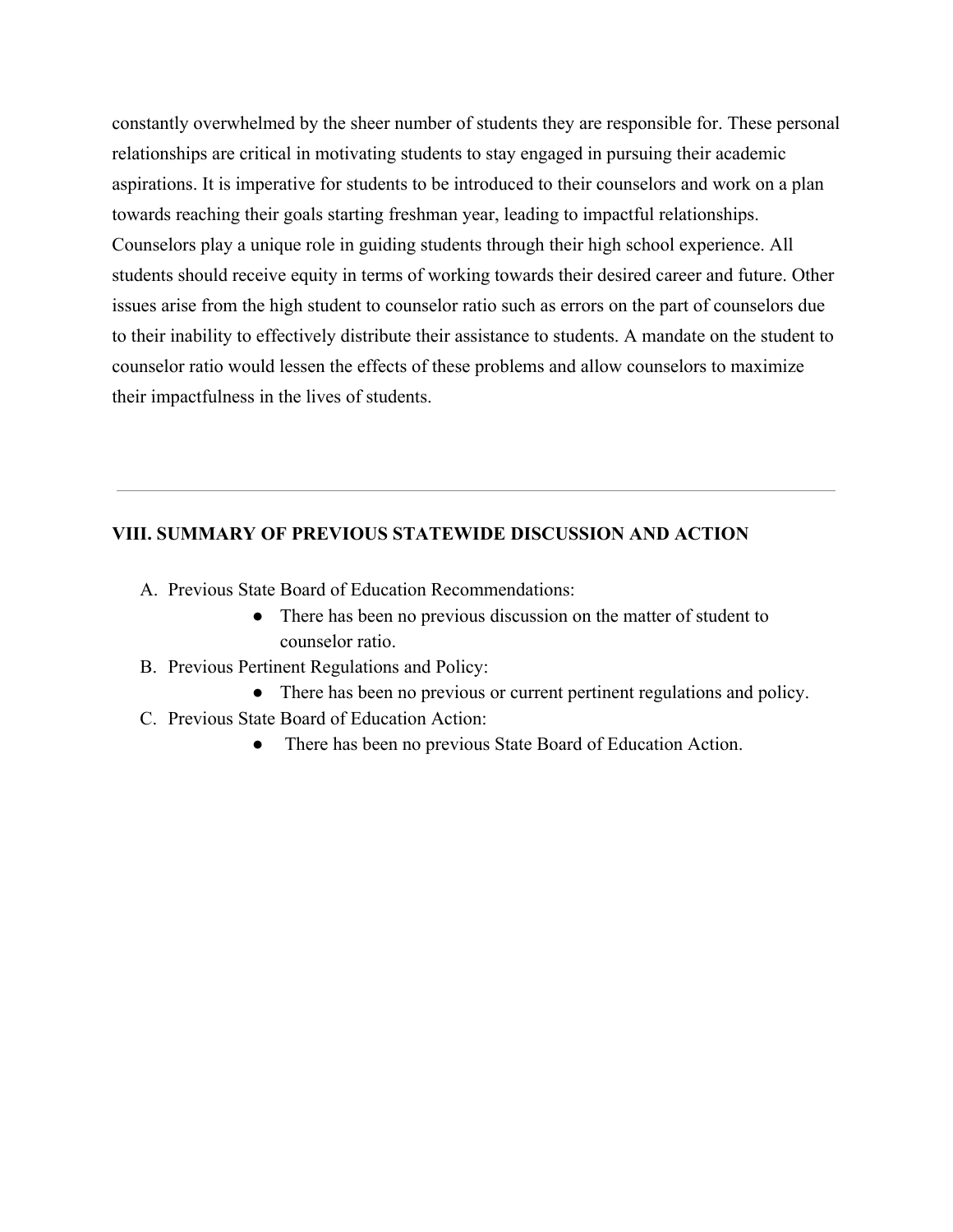# The Student Advisory Board of Education

Wednesday, November 8, 2017, Item #5

Topic: Mental Health Speaker: Camille Batiste, The Athenian School, Oakland Writer: Brandon Plowman, West Valley High School, Cottonwood Group Members: Annie Hu, Diamond Bar High School, Diamond Bar; Rebecca Zamora, Sylmar Charter High School, Sylmar; Denise Virgen, Soledad High School, Soledad; Zachary Patterson, Standley Middle School, San Diego; Lauren Kong, Palos Verdes Peninsula High School, Palos Verdes; Richard Alonso, Beaumont High School, Banning

#### **I. PRIORITY**

The Student Advisory Board on Education, a program of California Association of Student Councils, has identified the lack of perceived value of mental health in the education system when compared to academic success due to the fact that there is little curriculum for mental health education as a critical issue facing the state of California.

#### **II. RECOMMENDED SBE ACTION**

We recommend that the California State Board of Education urge the state legislatures to require one semester (.5 unit) of health education, including the current mental health standards, as a state minimum course requirement for graduation.

We also recommend that the California State Board of Education encourage local districts to adopt health classes that follows curriculum that meets the current mental health standards as a requirement for students to graduate high school.

#### **III. STATEWIDE IMPLEMENTATION DETAILS**

The Student Advisory Board on Education recommends the members of the California State Board of Education and the State Superintendent of Public Instruction express public support for the addition of a health course as a state minimum course requirement.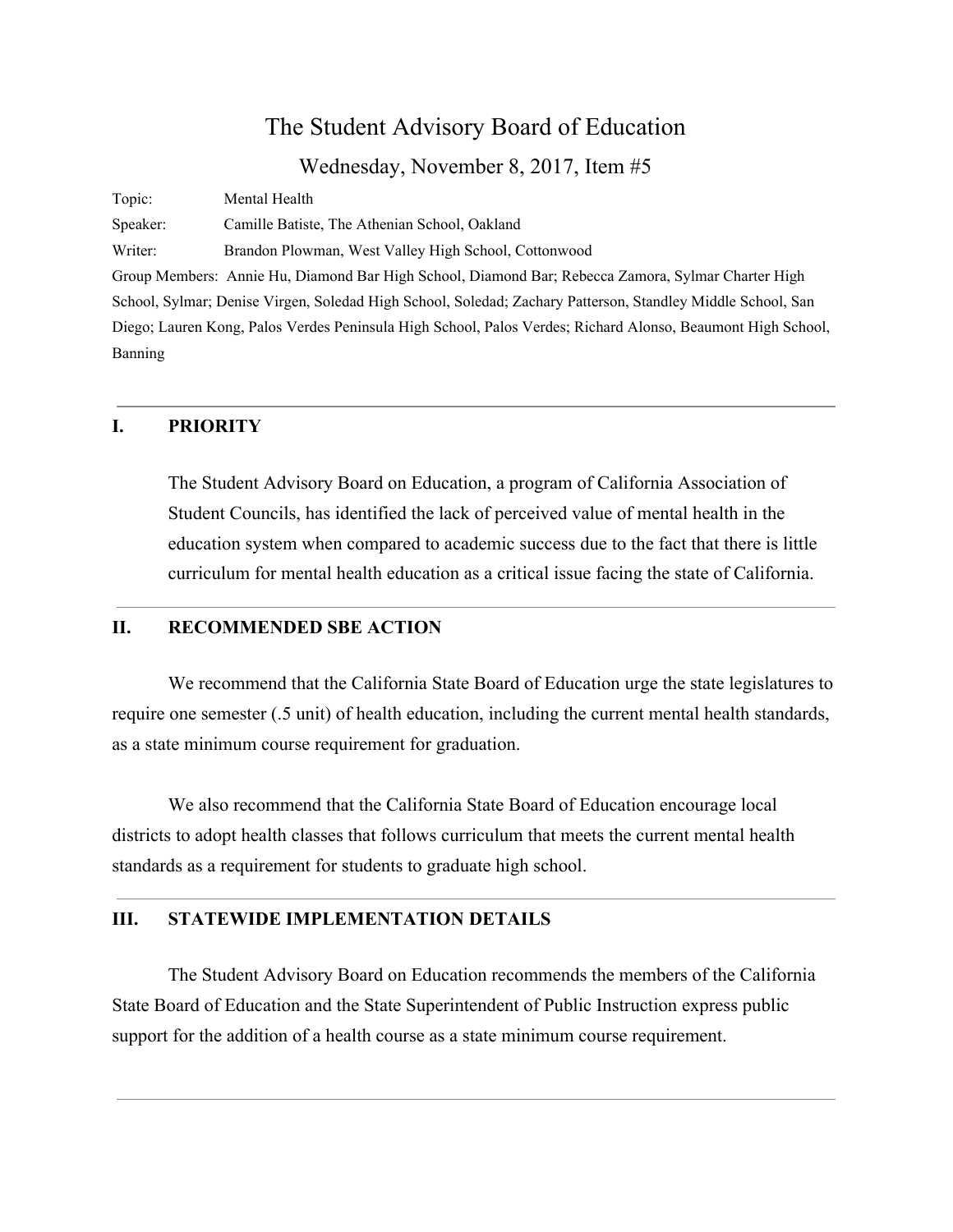# **IV. KEY ISSUES**

- There is a lack of effective statewide standardized curriculum regarding mental health in California public education.
- Academic success is valued in schools, whereas mental health in schools is not valued enough.

# **V. PROVEN RESULTS**

- Seahawk Sessions—mandated schoolwide sessions regarding mental and behavioral health―have decreased referral rates from 1600-1800 referrals per year to 300 referrals per year over the course of 3 years, as well as a noticeable increase in students seeking help from the administration regarding their own or their peers' mental health.
- Connecticut, Illinois, Alabama, Arkansas, and 24 other states have adopted health curriculum as a requirement for graduation. A large portion of states feel that health curriculum is important to be a graduation requirement, so why not California?

# **VI. FISCAL ANALYSIS**

● As a result of the individualization of health curriculum district-by-district, the State Board would not have to incur any costs.

# **VII. RATIONALE**

- Schools have vastly different standards for mental health education; some include mental health as a key part of a health class that is required to graduate, some hold awareness assemblies, and some do not address it at all. To ensure equal access to support and resources across the diverse state, a mandatory health class that covers mental health curriculum is crucial.
- A statewide health requirement will demonstrate that the state values mental health, encourage discussion about mental health in school, and provide a space for students of all backgrounds to explore relevant issues with their peers.